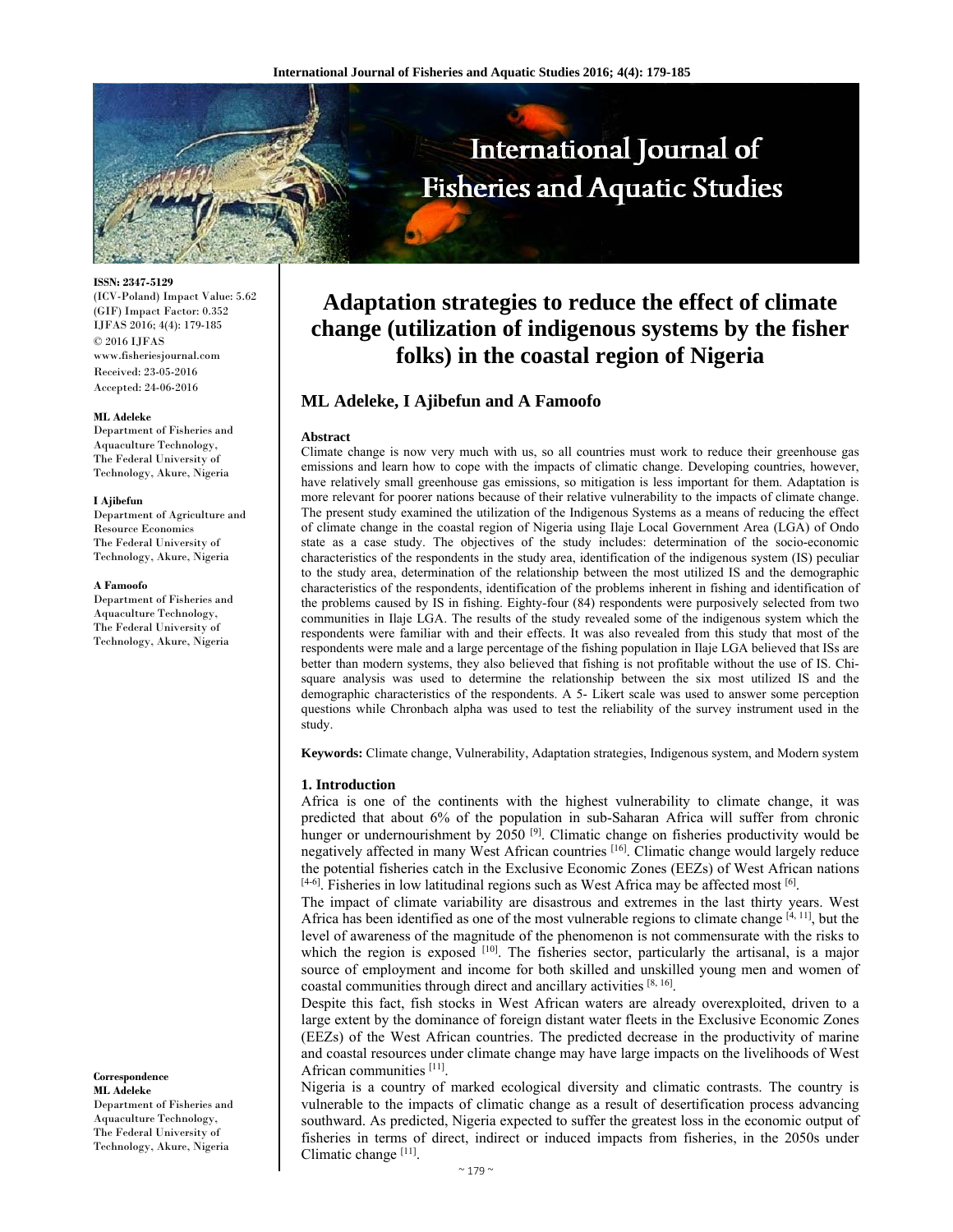Fishing as an occupation carries its own risks, however, people involved in fisheries and fishery-related livelihoods are vulnerable to a variety of external factors. Hence, there is need to understand the effects of climate change on fish production and food supply in Nigeria. Small-scale fishing communities are also vulnerable to climatic and other natural events, such as yearly and seasonal fluctuations in stock, poor catches, bad weather and natural disasters such as floods and storms at sea, high cost of fishing inputs, market price fluctuations and variable access to markets.

Indigenous system (IS) is used to describe the differences between the knowledge systems developed by a community and the international knowledge systems; which are generated through Universities, Government research agencies and private industries. Indigenous system was defined as the native or local knowledge that is unique to a given culture or society [13]. Indigenous system (IS) is define as a systematic body of knowledge acquired by the local people through the accumulation of experiences, informal experiments and intimate understanding of the environment in a given culture. Indigenous system forms part of the global knowledge, it can be preserved, transferred, or adopted and adapted elsewhere. It encompasses the skills, experiences and insights of people, applied to maintain or improve their livelihood. Indigenous knowledge is developed and adapted continuously to gradually changing environments and passed down from generation to generation and closely interwoven with people's cultural values. Indigenous knowledge is also the social capital of the poor; their main asset to invest in the struggle for survival, to produce food, shelter or to achieve control of their own lives.

This paper therefore, examines the Adaptation strategies to reducing the effect of climate (utilization of indigenous systems by the fisher folks) change in the coastal region of Nigeria. Specifically, the socio-economic characteristics of the respondents in the study area, identification of the indigenous system (IS) peculiar to the study area, relationship between the most utilized IS and the demographic characteristics of the respondents and identification of the problems inherent in fishing as a result of IS were determined.

## **2. Materials and Methods**

The study was carried out in Ondo state, Nigeria, Ilaje Local Government Area was purposively selected because it is in the coastal area of the state. According to regional classifications, the LGA lies between 6  $\rm ^0N$  and 6.3  $\rm ^0N$  and longitude 4.5  $\rm ^0E$ . It lies along the coast and it is deeply covered by a large number of lagoon and creeks. Its Headquarter is in Igbokoda. It has an area of 1,318 km² and a population of 290,615 (NPC, 2006). The shorelines are about 180 Km long. Primary and secondary data was collected for the purpose of this Research work The Primary data was obtained through the use of well-structured questionnaires that was administered. Multi stage sampling technique was used in selecting the fisher folks. Artisanal fisher folks were purposively selected from Igbokoda town based on their level of Fishing and Coastal fisher folks were also purposively selected from Araromi town. Forty seven Respondents were selected from Araromi town and thirty seven respondents were selected from Igbokoda. This gave a total number of Eighty-four Respondents from Ilaje LGA.

A cross sectional data was collected on indigenous system in the fisheries sector. The data collected was subjected to both descriptive statistics and Chi-square analysis. The descriptive statistics that was used include; frequency distribution, percentages and means (in determining the number of

Fishermen who are familiar with the indigenous knowledge system in Fishing. Chi-square analysis was used to determine the relationship between IS Utilization and socio-economic characteristics of the respondents. The relationship between the IS utilization and the socio-economic characteristics of the respondents can be expressed in a linear functional equation as follows:

 $Y = b_o + b_1X_1 + b_2X_2 + b_3X_3 + b_4X_4 + b_5X_5 + b_6X_6 + b_7X_7 + b_8X_7 + b_9X_7 + b_1X_7 + b_2X_8$ *b8X8+ei*

Where; Y: IS Utilization

- b<sub>o</sub> Constant
- X1: Gender of respondents
- $X_2$  Marital status
- $X_3$  Religion of respondents
- X4 Academic qualification
- $X<sub>5</sub>$  Family size and composition
- $X_6$  Age of respondents
- $X_7$ : Level of fishing of respondents
- $X_8$ : Years of fishing experience of the Respondents
- ei: Error term.

Kruskal Wallis Test and Likert scale was used to answer some perception questions. Reliability analysis was computed using Cronbach's alpha  $(\alpha)$ . The items selected were gender of respondents, marital status, and religion of respondents, academic qualification, family size and composition, age of respondents, level of fishing of respondents, years of fishing experience of the respondents.

Where:

 $N = No$  of items (8);

 $\overline{\mathbf{C}}$  = average inter – item covariance among the items; and

 $\boldsymbol{\overline{V}}$  = average variance.

Cronbach alpha  $(\alpha)$  was used to analyse the sufficiency of the survey instrument.

## **3. Results and Discussions**

Table 1: shows the results of the socio-economic characteristics of the respondents in the study area. From the Table, (85%) of the respondents were male while only (15%) were female. This might be due to the fact that fishing operations requires more energy. The modal age range was 36- 45 (38%), followed by 46-55 (23%) this implies that most of the fishermen were still in their active age and are physically strong, mentally alert to participate fully in fishing activities. The result also revealed that 76% of the respondents were married while only 1% were divorced. This might be due to the strict custom of the people in the study area, prohibiting divorce of any kind. 82% of the respondents were Christians, 14% were Muslims while 4% were Traditionalists. This implies that Christianity was the most prominent religion in the study area and it might be traced back to the early missionary that migrated via the coast to propagate their gospels in the early 1940s before the independence in 1960 <sup>[2]</sup>. 39% of the respondents had primary education, 33.3% had secondary education. This shows that most of the respondents in the study areas had primary education. All the respondents were engaged in fishing as their primary occupation. This shows that the major occupation of the respondents is fishing this might be due to the geographical location they find themselves that along the coast  $[2]$ .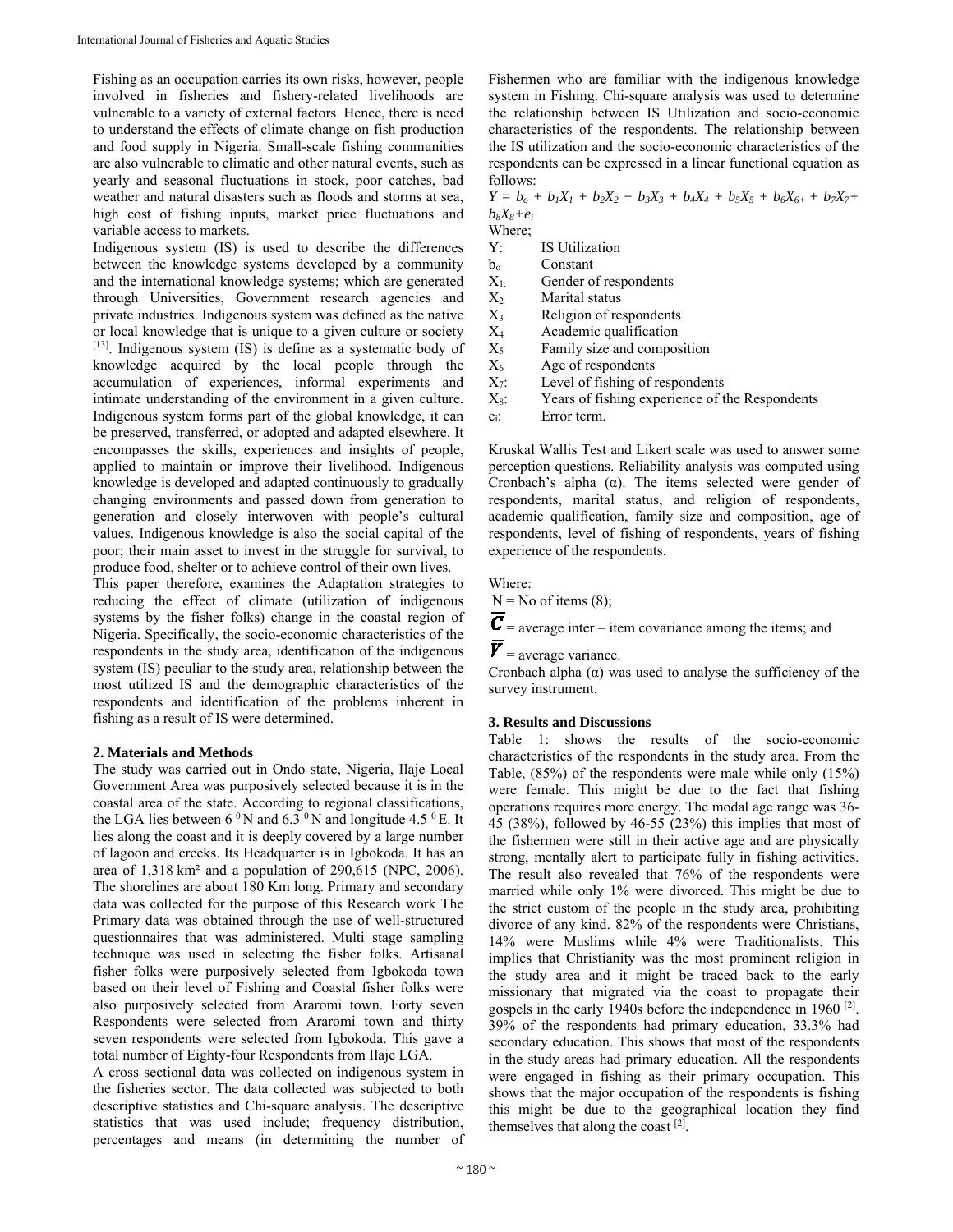**Table 1:** Socioeconomic Characteristics of the Respondents

| Gender                    | <b>Frequency</b> | Percentage |
|---------------------------|------------------|------------|
| Male                      | 71               | 84.5       |
| Female                    | 13               | 15.5       |
| Total                     | 84               | 100        |
| Age group/range (years)   | Frequency        | Percentage |
| $10 - 25$                 | 5                | 6.0        |
| 26-35                     | 18               | 21.4       |
| 36-45                     | 32               | 38.1       |
| 46-55                     | 19               | 22.6       |
| > 55                      | 10               | 11.9       |
| Total                     | 84               | 100        |
| <b>Marital status</b>     | Frequency        | Percentage |
| Single                    | 9                | 10.7       |
| Married                   | 64               | 76.2       |
| Widowed                   | 10               | 11.9       |
| Divorced                  | 1                | 1.2        |
| Total                     | 84               | 100        |
| Religion                  | Frequency        | Percentage |
| Christianity              | 69               | 82.1       |
| Islam                     | 12               | 14.3       |
| Traditional               | 3                | 3.6        |
| Total                     | 84               | 100        |
| <b>Level of Education</b> | <b>Frequency</b> | Percentage |
| Primary education         | 33               | 39.3       |
| Secondary education       | 28               | 33.3       |
| Tertiary education        | 6                | 7.1        |
| None                      | 17               | 20.2       |
| Total                     | 84               | 100        |
| <b>Primary occupation</b> | <b>Frequency</b> | Percentage |
| Fishing                   | 84               | 100        |
| Total                     | 84               | 100        |

**Source:** Field survey 2012

Table 2: shows the responses of the respondents on some fishing variables. It was revealed that (40%) of fishermen in Ilaje LGA had been fishing for about 21-30 years. 46% of the respondents were using the traditional method of fishing, 54% of the respondents were using a combination of traditional and modern method. This implies that most of the respondents relied on the use of both traditional and modern fishing methods. Net, hook and trap which is (42%), were used by most of the respondents, followed by the use of Net and Hook (33%). 19% of the respondents used Net and trap, 5% use nets and other traditional equipment. (54%) of the respondents were using modern equipment (Mechanized boat) while the remaining 46.4% were not using modern equipment. 1% of the respondents sell their captured fish, while 13% capture for consumption and 86% capture for selling and consumption. It can be deduced that a large percentage of the respondents captured fish for their household consumption and for sale to earn some cash which they can use to purchase other items needed for their livelihood. This implies that the volume of fish catch per unit effort will still be at subsistence level because of the type of fishing gears the fisher folks used in fishing activities.

| Table 2: Distribution of Respondents according to some variables on |
|---------------------------------------------------------------------|
| Fish.                                                               |

| Years of fishing experience       | <b>Frequency</b> | Percentage |
|-----------------------------------|------------------|------------|
| $1 - 10$                          | 11               | 13.1       |
| 11-20                             | 30               | 35.7       |
| 21-30                             | 32               | 38.1       |
| $31 - 40$                         | 5                | 6.0        |
| $41 - 50$                         | 6                | 7.1        |
| Total                             | 84               | 100        |
| <b>Method of fishing</b>          | <b>Frequency</b> | Percentage |
| Traditional                       | 39               | 46.4       |
| Modern                            | $\theta$         | $\theta$   |
| Traditional and modern            | 45               | 53.6       |
| Total                             | 84               | 100        |
| <b>Traditional Equipment used</b> | Frequency        | Percentage |
| Net                               |                  | 1.2        |
| Net and hook                      | 28               | 33.3       |
| Net and trap                      | 16               | 19.0       |
| Net, hook and trap                | 35               | 41.7       |
| Net and others                    | 4                | 4.8        |
| Total                             | 84               | 100        |
| <b>Modern Equipment used</b>      | <b>Frequency</b> | Percentage |
| None                              | 39               | 46.4       |
| Speed boat                        | 45               | 53.6       |
| Total                             | 84               | 100        |
| <b>Uses of captured fish</b>      | <b>Frequency</b> | Percentage |
| Selling                           |                  | 1.2        |
| Consumption                       | 11               | 13.1       |
| Selling and consumption           | 72               | 85.7       |
| Total<br>$-1$<br>$\sim$ $\sim$    | 84               | 100        |

**Source:** Field survey, 2012

Table 3: Shows that 71% of the respondents believed that fishing is not profitable without IS while 29% believed that fishing is profitable without IS. 87% of the respondents believed that IS is better than Modern knowledge, while 11.9% is of the opinion that IS is not better than Modern knowledge. 81% of the respondents believed that IS save labour in Fishing, while 18% believed that it does not save labour and 1.2% was indifferent. 71% of the respondents believed that IS reduces production cost, while 25% believed that it does not reduce production cost and 4% were indifferent. 56% of the respondents believed that IS increase their income, while 16% believed that it does not have any impact on their income and 29% were indifferent. 70% of the respondents believed that IS increases output while 21% believed it does not increase the output.

It can be deduced from the table that fishing is not profitable without IS in the study area, IS is perceived to be better than modern knowledge, because it saves labor and helps to reduce production cost, which in return increases output and income of the respondents. Despite the adverse effect of climate change which makes the fish and the fishing environment prone or vulnerable to the adverse effects of climate variables and change.

**Table 3:** Perception of the Relevance of IS to Fishing.

| <b>Statement</b>                        | <b>Disagree</b><br>Agree |            | Undecided |            |           |            |
|-----------------------------------------|--------------------------|------------|-----------|------------|-----------|------------|
|                                         | Frequency                | Percentage | Frequency | Percentage | Frequency | Percentage |
| <b>Fishing is profitable without IS</b> | 24                       | 28.6       | 60        | 71.4       |           |            |
| IS is better than modern Knowledge      | 73                       | 86.9       |           | 11.9       |           |            |
| IS saves labor                          | 68                       | 81.0       |           | 17.9       |           |            |
| IKS reduces production cost             | 60                       | 71.4       |           | 25.0       |           | 3.6        |
| IS increases income                     | 47                       | 56.0       |           | 15.5       | 24        | 28.6       |
| IS increases outputs                    | 59                       | 70.2       |           | 21.4       |           | 8.3        |

**Source:** Field survey, 2012.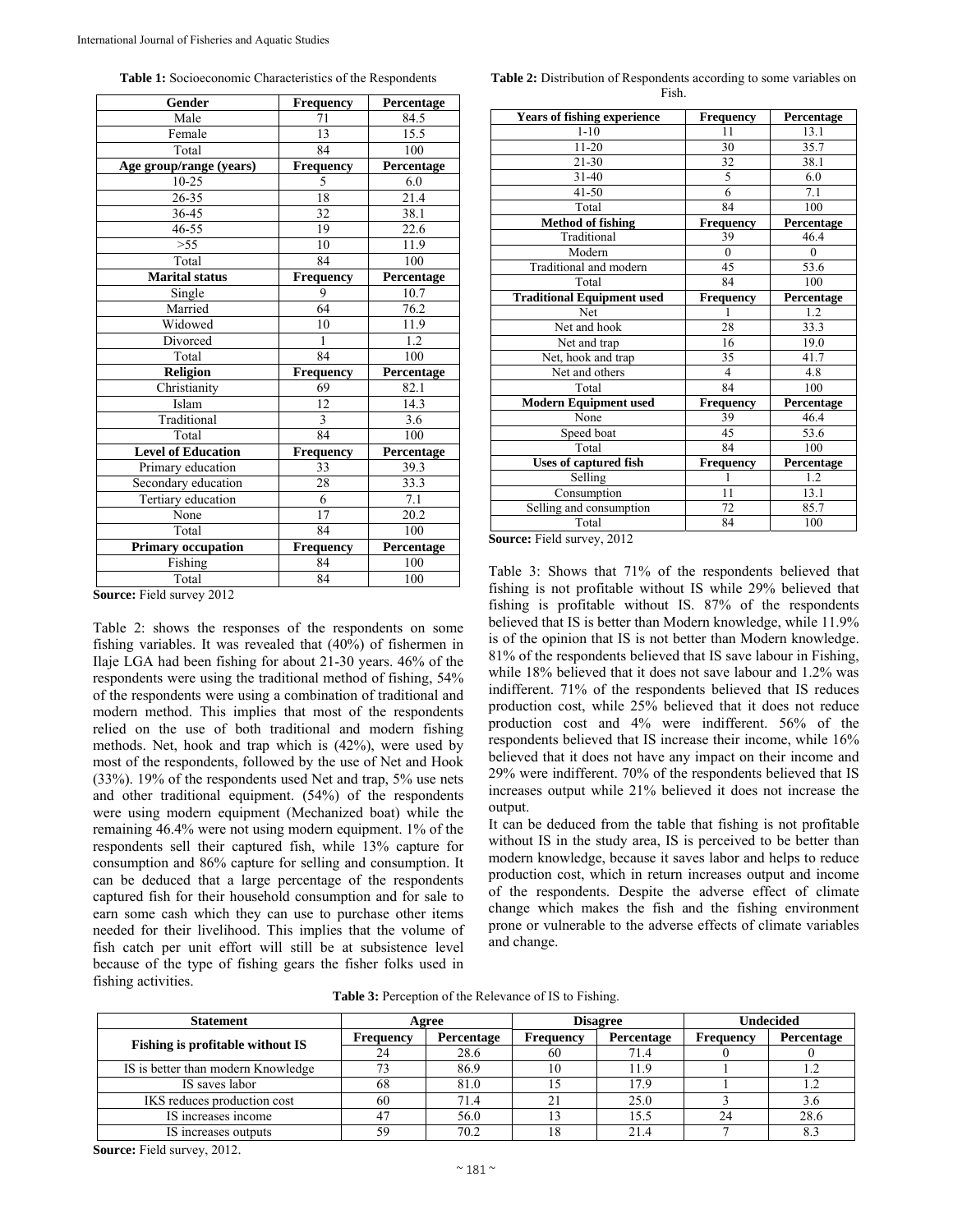| $\overline{\mathbf{S}/\mathbf{n}}$ | <b>Identified Is</b>                                                               | What It Is Used For              | <b>Effects/Impacts</b>                                                                                           |
|------------------------------------|------------------------------------------------------------------------------------|----------------------------------|------------------------------------------------------------------------------------------------------------------|
| 1                                  | Capturing and eating of Ekiki fish                                                 | Fish capture and<br>Consumption  | Partial or total Deafness                                                                                        |
| $\overline{2}$                     | Rising of the water level of the Sea                                               | Fish capture                     | This implies that a sacrifice is to be made and<br>failure to do this can lead to death                          |
| 3                                  | Use of Agugu wood                                                                  | Boat construction                | Agugu wood is light and moves fast on water.<br>It also enhances Fish capture                                    |
| 4                                  | Use of Aghen                                                                       | Net mending                      | It is used to mend Fishing nets during Fishing                                                                   |
| 5                                  | Use of Plank                                                                       | Boat construction                | It is believed to enhance Fish capture                                                                           |
| 6                                  | Prohibited use of Charm                                                            | Fish capture                     | Untimely death, poverty, etc.                                                                                    |
| $\overline{7}$                     | A menstruating woman is forbidden from Fishing                                     | Fish capture                     | Untimely death                                                                                                   |
| 8                                  | Throwing of dirty things into the sea is forbidden                                 | Fish capture                     | This will lead to rising of the water level and<br>untimely death                                                |
| 9                                  | Bubbling of the sea                                                                | Fish capture                     | This means there is a dead body in the sea and<br>if it is not removed, there can be no fishing                  |
| 10                                 | Any visitor going to the sea must dance                                            | Fish capture                     | This is believed to be a sign of respect to<br>Malokun (the river goddess) and this will<br>enhance Fish capture |
| 11                                 | A nursing mother is forbidden to Fish                                              | Fish capture                     | Untimely death of the mother                                                                                     |
| 12                                 | Reduction in the size of the full Moon                                             | Fish capture                     | <b>Enhanced Fish capture</b>                                                                                     |
| 13                                 | Appearance of the new moon                                                         | Fish capture                     | Enhanced fish capture                                                                                            |
| 14                                 | Use of Arere wood                                                                  | Boat construction                | <b>Enhanced Fish capture</b>                                                                                     |
| $\overline{15}$                    | Appearance of Eko                                                                  | Fish capture                     | Reduced fish capture                                                                                             |
| $\overline{16}$                    | Appearance of Aromi                                                                | Fish capture                     | Enhanced fish capture                                                                                            |
| 17                                 | Prohibited fishing for any man above 50 years of age                               | Fish capture                     | It incurs the wrath of Malokun.                                                                                  |
| 18                                 | Appearance of Fakadosi                                                             | Fish capture                     | Enhanced fish capture                                                                                            |
| 19                                 | A woman is forbidden from eating the head of a big<br>fish                         | Fish consumption                 | Untimely death                                                                                                   |
| 20                                 | Use of Iyama                                                                       | Fish capture                     | Enhanced fish capture                                                                                            |
| 21                                 | Eating coconut before Fishing is forbidden                                         | Fish capture                     | Dysentery and untimely death                                                                                     |
| 22                                 | The time to capture $Abo$ Fish (Cat fish) is around the<br>hours of 4 pm-8 am      | Fish capture                     | Enhanced fish capture                                                                                            |
| 23                                 | <b>Floating Fishes</b>                                                             | Fish capture                     | Enhanced fish capture                                                                                            |
| $\overline{24}$                    | Use of lead and floater                                                            | Fish capture                     | Enhanced fish capture                                                                                            |
| 25                                 | Standing up when fishing                                                           | Fish capture                     | Enhanced fish capture                                                                                            |
| 26                                 | Capturing and eating of Mabumabu without the<br>consent of the Elders if forbidden | Fish capture<br>Fish consumption | Untimely death                                                                                                   |
| 27                                 | Use of Ighere                                                                      | Fish capture                     | Enhanced Fish capture                                                                                            |
| 28                                 | Use of Doje/Palamu                                                                 | Fish capture                     | <b>Enhanced Fish capture</b>                                                                                     |
| 29                                 | Use of Egungun wood                                                                | Boat construction                | Enhanced fish capture and durability                                                                             |
| 30                                 | Appearance of Two layers of water<br>$E^*$ 1.1                                     | Fish capture                     | Reduced fish capture                                                                                             |

**Table 4:** Identified Indigenous System and effects in the Study Area

**Source:** Field survey, 2012

Table 5: shows the level of awareness (or utilization) of the identified IS in the study area. Eating of coconut before fishing and standing up when fishing were the IS with the highest level of awareness/utilization (100%). The reasons for this might be because all fishermen (whether residence or migration) must be aware of the IS before fishing commenced.

Next to this were those that forbids a menstruating woman and a mother who is nursing a baby that is less than three months from fishing and also that which forbids a woman from eating the head of a big fish. The reason for this might be the fact that women are weaker vessels and are tender in nature compare to men.

Table 5: Distribution of respondents by IS awareness/ Utilization. (N=84)

| S/n          | IS                                                 | Frequency | Percentage |
|--------------|----------------------------------------------------|-----------|------------|
|              | Capturing and eating of Ekiki fish                 | 28        | 33.3       |
| <sup>1</sup> | Rising of the water level of the Sea               | 39        | 46.4       |
| 3            | Use of Agugu wood                                  | 39        | 46.4       |
| 4            | Use of Aghen                                       | 38        | 45.2       |
| 5            | Use of Plank                                       | 10        | 11.9       |
| 6            | Prohibited use of Charm                            | 52        | 61.9       |
| –            | A menstruating woman is forbidden from Fishing     | 65        | 77.4       |
| 8            | Throwing of dirty things into the sea is forbidden | 37        | 44.0       |
| 9            | Bubbling of the sea                                | 55        | 60.7       |
| 10           | Any visitor going to the sea must dance            | 8         | 9.5        |
| 11           | A nursing mother is forbidden to Fish              | 65        | 77.4       |
| 12           | Reduction in the size of the full Moon             | 55        | 65.5       |
| 13           | Appearance of the new moon                         | 55        | 65.5       |
| 14           | Use of <i>Arere</i> wood                           | 39        | 46.4       |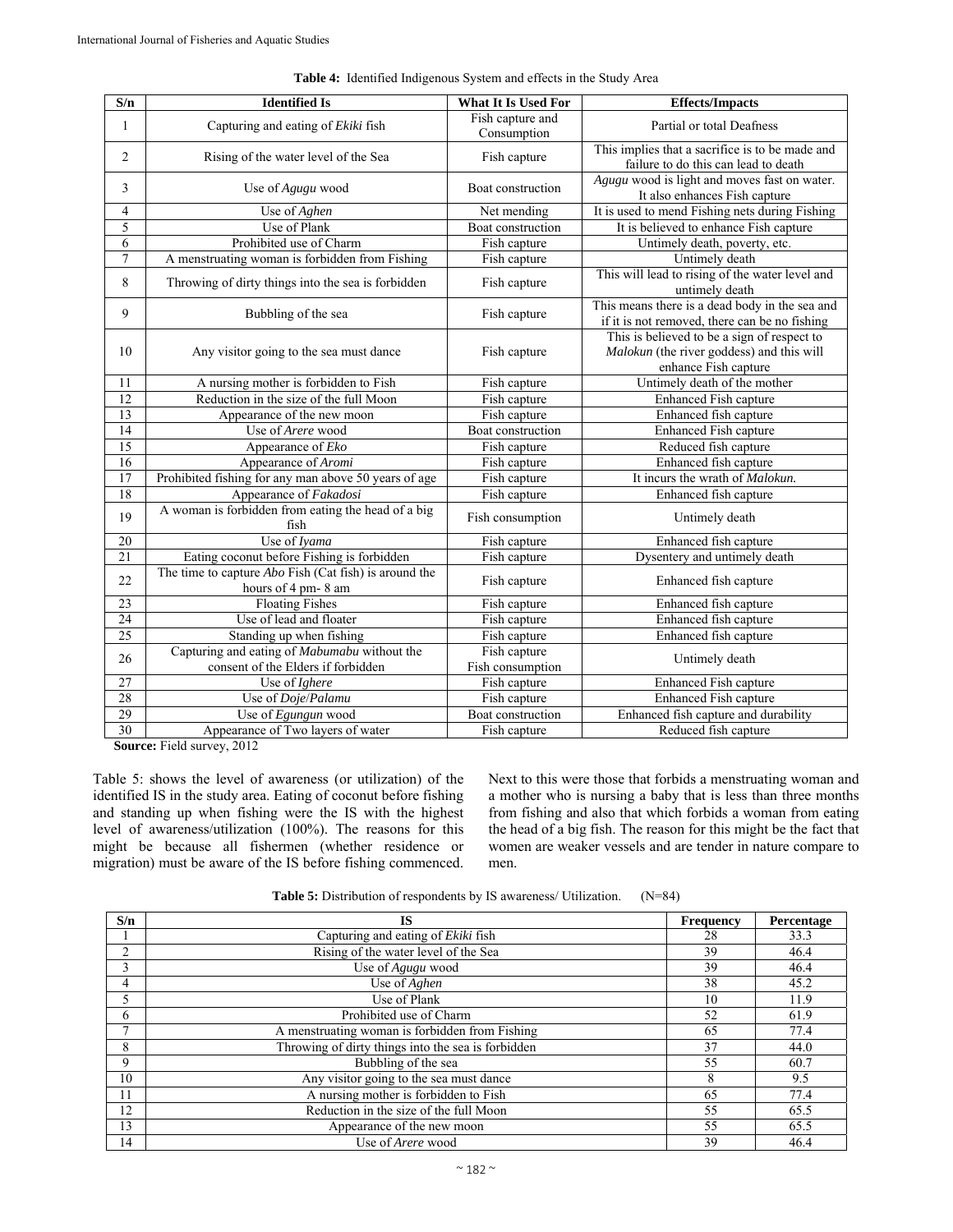| 15 | Appearance of <i>Eko</i>                                                        | 47 | 56.0 |
|----|---------------------------------------------------------------------------------|----|------|
| 16 | Appearance of Aromi                                                             | 47 | 56.0 |
| 17 | Use of two fishing boats                                                        | 23 | 27.4 |
| 18 | Appearance of Fakadosi                                                          | 47 | 56.0 |
| 19 | A woman is forbidden from eating the head of a big fish                         | 65 | 77.4 |
| 20 | Use of Ivama                                                                    | 46 | 54.8 |
| 21 | Eating coconut before Fishing is forbidden                                      | 84 | 100  |
| 22 | The time to capture <i>Abo</i> Fish (Cat fish) is around the hours of 4 pm-8 am | 47 | 56.0 |
| 23 | <b>Floating Fishes</b>                                                          | 40 | 47.6 |
| 24 | Use of lead and floater                                                         | 58 | 69.0 |
| 25 | Standing up when fishing                                                        | 84 | 21.4 |
| 26 | Capturing and eating of Mabumabu without the consent of the Elders if forbidden | 48 | 57.1 |
| 27 | Use of Ighere                                                                   | 46 | 54.8 |
| 28 | Use of Doje/Palamu                                                              | 6  | 7.1  |
| 29 | Use of <i>Egungun</i> wood                                                      | 39 | 46.4 |
| 30 | Appearance of Two layers of water                                               | 47 | 56.0 |

**Source:** Field survey, 2012.

### **3.1 Awareness of respondents to climate change**

All the respondents (84%) were aware of climate change. This implies that fishermen in the study area were familiar with the effects of climate change in fish production and might be familiar with the adaptative strategy to combat the adverse effects of climate change [14]. Have stated that educated and experienced farmers have more knowledge and information about climatic change and adaptation practices.



 **Source:** Field Survey Data, 2012.

## **3.2 Perception of Fishermen on the effect of Climate change on fishing**

Likert scale result on Table 6 revealed that the respondents

agreed that increase in rainfall has a positive impact on fish farming and this agrees with the findings of [1] on climate change perception and adaptation strategies in Oyo State, Nigeria. Results from the Table shows that, 48% of the respondents strongly agreed that increase in rainfall had a positive impact on fishing, 35% agreed on the notion, 5% were undecided while 13% disagreed. On the other hand, 13% strongly agreed on the notion that increase in rainfall have a negative impact on fishing, 25% agreed, 15% disagreed, 37% disagreed while 10% strongly disagreed. The implication of this is that increase in rainfall has a positive impact on fish production. 55% of the respondents strongly agreed that when raining season starts earlier it will increase fish production while 3% strongly disagreed. Also, 70% of the respondents strongly agreed that the occurrence of flood in the area will decrease fish production while 30% disagreed. From the study, 53% of the respondents strongly agreed that long period of hot/dry season decreases fish production while 42% strongly disagree. 38% of the respondents strongly agree that increase in temperature will have a negative impact on fish production, 27% agreed, 13% undecided, 12% disagreed, and 10% strongly disagreed. The responses as indicated by Likert scale showed that most of the fishermen agreed that increase in temperature have a negative impact on fish production. It implies that increase in temperature will affect the fish activeness in feeding, reproduction and other metabolic processes.

| <b>Perceptual statements</b>                                         | <b>Strongly</b><br>Agree | Agree    | <b>Undecided</b> | <b>Disagree</b> | <b>Strongly</b><br><b>Disagree</b> | Mean | <b>Summary</b> |
|----------------------------------------------------------------------|--------------------------|----------|------------------|-----------------|------------------------------------|------|----------------|
| Increase in rainfall have a positive impact on fishing               | 19(47.5)                 | 14(35.0) | 2(5.0)           | 5(12.5)         |                                    | 4.20 | Agree          |
| Increase in rainfall have a negative impact on fishing               | 5(12.5)                  | 10(25.0) | 6(15.0)          | 15(37.5)        | 4(10.0)                            | 2.93 | Undecided      |
| Occurrence of flood increases fish production                        | 2(5.0)                   | 1(2.5)   | 2(5.0)           | 12(30.0)        | 23(57.5)                           | 1.68 | Disagree       |
| Occurrence of flood decreases fish production                        | 28(70.0)                 | 7(17.5)  | 3(7.5)           | 1(2.5)          | 1(2.5)                             | 4.50 | Agree          |
| Increase in temperature have a positive impact on<br>fish production | 5(12.5)                  | 6(15.0)  | 4(10.0)          | 17(42.5)        | 8(20.0)                            | 2.58 | Undecided      |
| Increase in temperature have a negative impact on<br>fish production | 15(37.5)                 | 11(27.5) | 5(12.5)          | 5(12.5)         | 4(10.0)                            | 3.72 | Agree          |

**Table 6:** Distribution of Respondents According to Perception on the Effect of Climate Change on Fish

**Source:** Computed field data, 2012

# **3.3 Adaptive strategies employed by fish farmers in the study area.**

Figure 2 shows that the respondents were carry out mitigation measures that were premeditated based on the indigenous system practiced in the area this include: proscribed fishing for a menstruating woman, proscribed fishing for a woman

nursing a baby less than three months, prohibited eating of the head of fish for a woman, reduction in the size of the full moon and appearance of the new moon.

**Fig 1:** Shows Respondents Awareness of Climatic Change in the study area.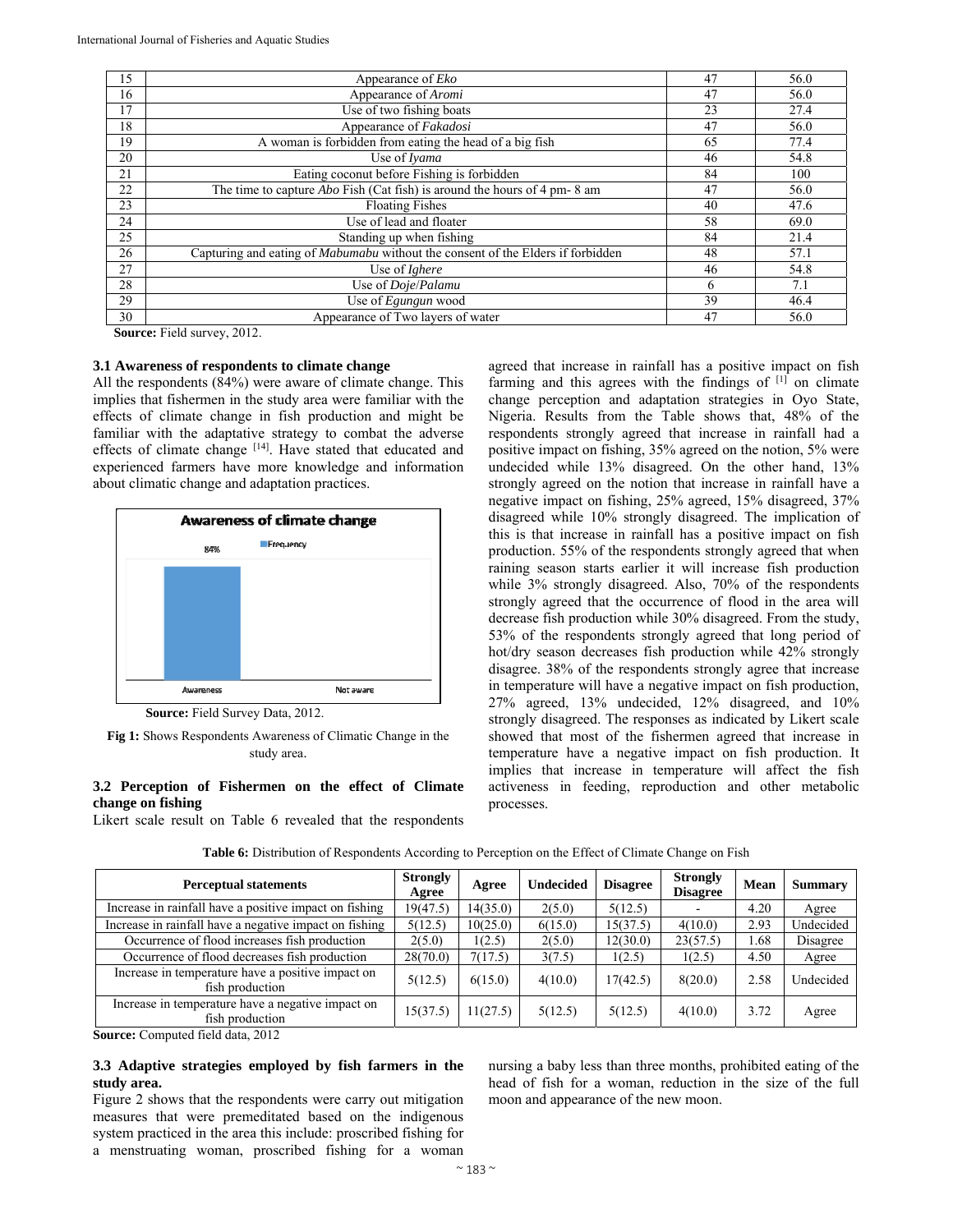

\* Multiple responses recorded

**Source:** Field Survey Data, 2012.

**Fig 2:** Adaptative Strategies in the study area.

Table 7: shows the result of the Chi Square Analysis, the relationship between the most utilized IS practices (Dependent variable) and the socioeconomic characteristics of the respondents influencing the use of the IS (Independent variables).

Demographic characteristics influencing the use of IS are:

| Gender:                      | $X_1$ |
|------------------------------|-------|
| Marital status:              | $X_2$ |
| Religion:                    | $X_3$ |
| Academic qualification:      | $X_4$ |
| Family size and composition: | $X_5$ |
| Age:                         | $X_6$ |
| Level of fishing:            | $X_7$ |
| Years of fishing experience: | $X_8$ |
| The most utilized IS are:    |       |

- prohibited fishing for a menstruating woman,
- prohibited fishing for a woman nursing a baby less than three months,
- prohibited eating of the head of fish for a woman,
- reduction in the size of the full moon,
- Appearance of the new moon.

The result on Table 6: shows that there is no significant relationship between the marital status, religion, academic qualification, age, level of fishing, years of fishing experience (Independent variables) and the awareness of this IS but there is a significant relationship between gender, family size and composition (Independent variables) and the awareness of most of the utilized IS. The implication of this result is that the awareness of these IS is very much around in the study area and that will help them to reduce the adverse effect of climate change hence they continue their way of life which is fishing.

| Table 7: The Result of Chi Square |  |  |  |  |
|-----------------------------------|--|--|--|--|
|-----------------------------------|--|--|--|--|

| Demographic<br>characteristics | <b>Calculated</b><br>$\mathbf{X}^2$ | <b>Tabulated</b><br>$\mathbf{X}^2$ | D.F            | <b>Decision</b> |
|--------------------------------|-------------------------------------|------------------------------------|----------------|-----------------|
| Gender                         | 4.49                                | 3.84                               |                | S               |
| Marital status                 | 4.01                                | 7.82                               | 3              | N.S             |
| Religion                       | 1.69                                | 5.99                               | 2              | N.S             |
| Academic<br>qualification      | 5.62                                | 7.82                               | 3              | N.S             |
| Family size and<br>composition | 11.74                               | 5.99                               | $\mathfrak{D}$ | S               |
| Age                            | 4.38                                | 9.49                               | 4              | N.S             |
| Level of fishing               | 0.38                                | 3.84                               |                | N.S             |
| Years of fishing<br>experience | 5.85                                | 9.49                               |                | N.S             |

 $N.S = Not significant at P = 0.05 Significant level S = Significant.$ 

#### **4. Conclusion and Recommendations**

The study identified the IS peculiar to the fishermen in Ilaje LGA, Ondo state, Nigeria. With a view to, examine the utilization of the Indigenous systems of reducing the effect of climatic change and vulnerability of the fisher folks in the coastal region of Nigeria. A well-structured questionnaire was used to obtain information on the IS peculiar to the study area, the information was collected from 84 respondents who were purposively and systematically selected. Most of the respondents were males (85%) while the rest were female. The study revealed that most of the fishing population were able bodies and had the capacity to engage in fishing (38%). Also, (76%) of the fishing population were married. A large proportion of the fishing population was Christians (82%) and about 39% of the entire population had primary education. All the respondents (84%) were aware of climate change and had various premeditated and inadvertent strategies to mitigate the adverse effects of climate change on fish production in the area. The most utilized indigenous system used in the study area was proscribed fishing for a menstruating woman (70%) followed by proscribed fishing for a woman nursing a baby less than three months (56%). The result of the Chi-square analyses revealed that most of the IS had significant relationships with gender, age, level of fishing and fishing experience. 70% of the respondents strongly agree that the occurrence of flood in the area will decrease fish production. The Likert scale results showed that most of the fishermen agreed that increase in temperature has a negative impact on fish production. Based on the result of the fisher folks had different perception and attitude towards increase or decreases the climatic variables. Hence, indigenous system can proffer little or no solution to the effect of climate change in the study area. It is therefore recommended that, Government should bring up policy that would help provide credit to small scale fisher folks in order to enhance their production and diversify their livelihood as a result of unpredicted weather and climate change which might have adverse effect on fish production. Also, extension services should be made available to fish folks in order to encourage them on how to keep climate variables records for future prediction.

#### **5. References**

- 1. Adebayo O, Oyefunke O. Climate Change Perception and Adaptation Strategies on Catfish Farming in Oyo State Nigeria GJS 2012; 12(6):1.0.
- 2. Adeleke ML. Socioeconomic characteristics of the artisanal fisherfolks in the coastal region of Ondo State, Nigeria. Journal of Economics and Sustainable Development: www.iiste.org. ISSN 2222-2855 (Online) 2013; 4(2):2013133.
- 3. Adewale JG. *Nigerian rice farmers' use of indigenous agricultural practices* J Rural Dev. 2002; 35:91-100.
- 4. Allison EH, Perry AL, Badjeck MC, Adger WN, Brown K, Conway D, *et al*. Climate change and fisheries: a comparative analysis of the relative vulnerability of 132 countries Fish and Fisheries 2009; 10(2):173-96.
- 5. Bako WS. *The role of women in fish processing: handling and marketing in Kainji Lake Basin.* In: 19th Annual Conference of the Fisheries Society of Nigeria (FISON), 29 Nov – 03 Dec 2004, Ilorin, Nigeria, 2005.
- 6. Cheung WWL, Lam VWY, Sarmiento JL, Kearney K, Watson R, *et al*. Projecting global marine biodiversity impacts under climate change scenario Fish and Fisheries DOI10.1111/j.1467-2979.2008.00315.x, 2009.